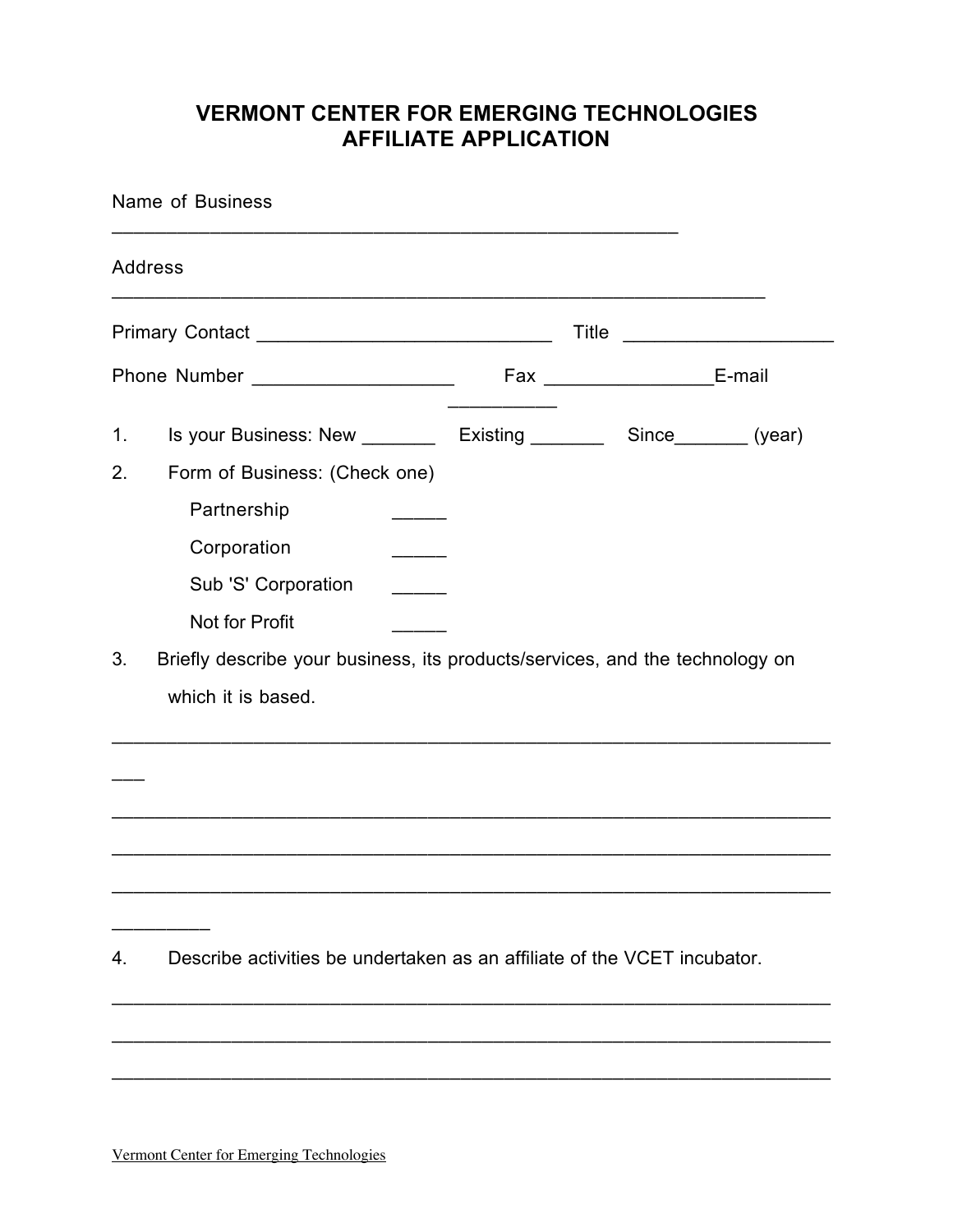| 5.  | Estimate the investment to date in the business:                                                                                                                                                                                |  |  |
|-----|---------------------------------------------------------------------------------------------------------------------------------------------------------------------------------------------------------------------------------|--|--|
|     | $$0 - $50,000$ $$100,000$ $$100,000$ $$100,000$ $$100,000$ $$100,000$ $$100,000$ $$100,000$ $$100,000$ $$100,000$ $$100,000$ $$100,000$ $$100,000$ $$100,000$ $$100,000$ $$100,000$ $$100,000$ $$100,000$ $$100,000$ $$100,000$ |  |  |
|     | <b>Company and Management Team</b>                                                                                                                                                                                              |  |  |
| 6.  | Describe your company's stage of development: (Check one)<br>Idea/Concept<br>Product/service development<br>Operational                                                                                                         |  |  |
| 7.  | Is the company licensed to do business in Vermont? Yes ______ No ______                                                                                                                                                         |  |  |
| 8.  | What revenues from sales have been generated to date? \$                                                                                                                                                                        |  |  |
| 9.  | List the individuals that will serve as your company's Officers and Board of<br>Directors, including their position and qualifications.                                                                                         |  |  |
|     |                                                                                                                                                                                                                                 |  |  |
|     | Position______________________________Background________________________________                                                                                                                                                |  |  |
|     | Active in daily operations                                                                                                                                                                                                      |  |  |
|     |                                                                                                                                                                                                                                 |  |  |
|     | Position_____________________________Background_________________________________                                                                                                                                                |  |  |
|     | Active in daily operations                                                                                                                                                                                                      |  |  |
|     | Name_______________________Address_________________________________                                                                                                                                                             |  |  |
|     | Position_____________________________Background_________________________________                                                                                                                                                |  |  |
|     | Active in daily operations______________                                                                                                                                                                                        |  |  |
| 10. | Have any Officers or Directors ever been convicted of a crime?                                                                                                                                                                  |  |  |

\_\_\_\_\_\_\_\_\_\_\_\_\_\_\_\_\_\_\_\_\_\_\_\_\_\_\_\_\_\_\_\_\_\_\_\_\_\_\_\_\_\_\_\_\_\_\_\_\_\_\_\_\_\_\_\_\_\_\_\_\_\_\_\_\_\_

 $\overline{\phantom{a}}$  , and the contribution of the contribution of the contribution of the contribution of the contribution of the contribution of the contribution of the contribution of the contribution of the contribution of the 11. Estimate the total number of employees (including principals) anticipated.

\_\_\_\_\_\_\_\_\_\_\_\_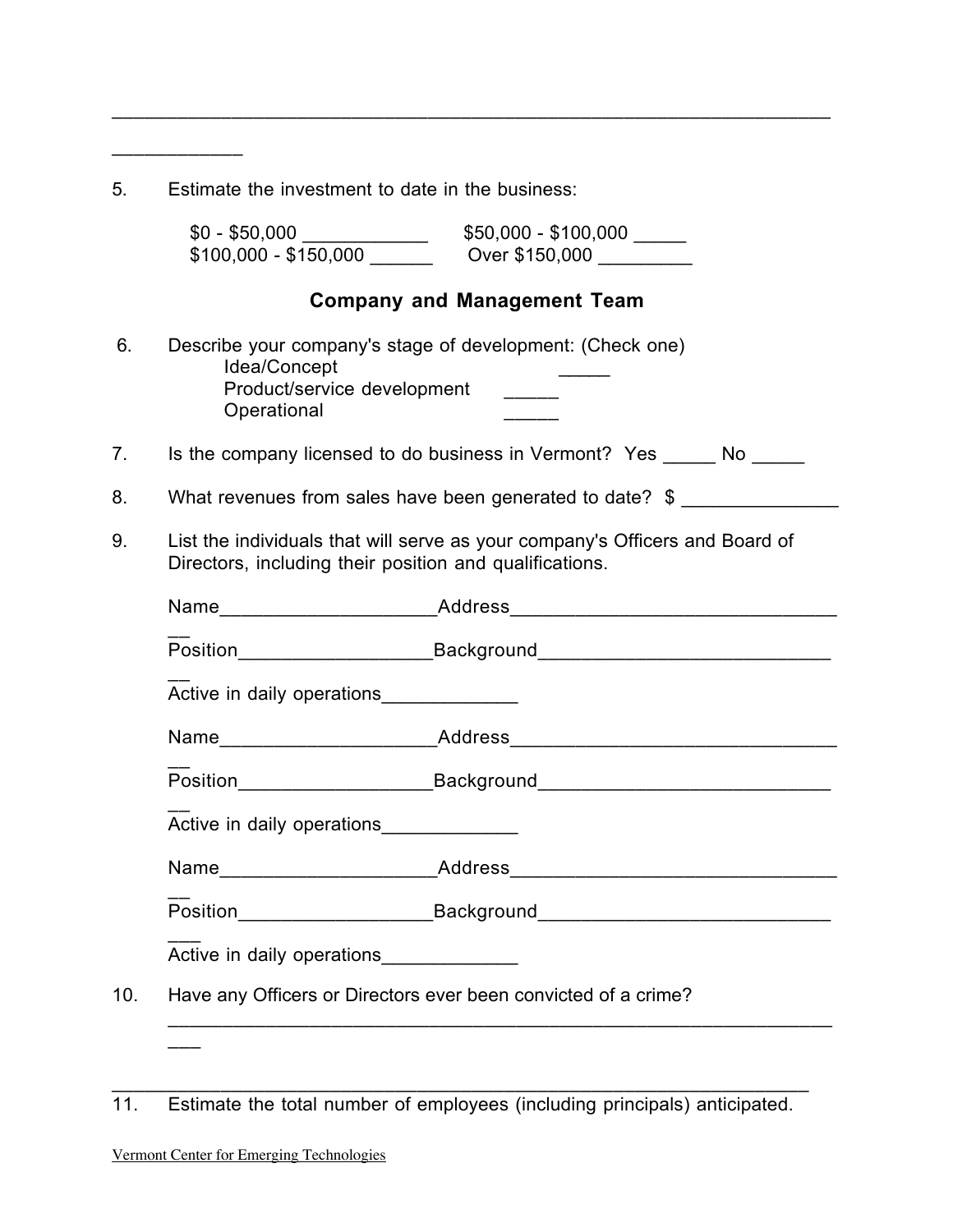| At the start of your affiliation with VCET: | Full-time | Part-time |
|---------------------------------------------|-----------|-----------|
| One year later:                             | Full-time | Part-time |
| Two years later:                            | Full-time | Part-time |

- 12. Does the company currently utilize outside professional advisors (i.e. accountants, lawyers, etc.)? Yes \_\_\_\_\_ No \_\_\_\_\_\_
- 13. Please check and describe the services you will be seeking through VCET?

| Accounting                   |  |
|------------------------------|--|
|                              |  |
| Marketing                    |  |
|                              |  |
| Financial                    |  |
|                              |  |
| Legal                        |  |
|                              |  |
| Networking/business          |  |
| development                  |  |
|                              |  |
| Product development          |  |
|                              |  |
| <b>Technology Assistance</b> |  |
|                              |  |
| Other                        |  |
|                              |  |

## **Market Potential**

- 14. Do you have a marketing plan (If yes include with application)? Yes \_\_\_\_\_\_ No \_\_\_\_\_\_\_
- 15. Is there a working prototype of your product/service? Yes \_\_\_\_\_\_ No \_\_\_\_\_\_\_\_

\_\_\_\_\_\_\_\_\_\_\_\_\_\_\_\_\_\_\_\_\_\_\_\_\_\_\_\_\_\_\_\_\_\_\_\_\_\_\_\_\_\_\_\_\_\_\_\_\_\_\_\_\_\_\_\_\_\_\_\_\_

- 16. Do you have proprietary intellectual property, and if so, is it patented? Yes \_\_\_\_\_\_ No \_\_\_\_\_\_
- 17. Must you obtain any regulatory approvals for your product/service? Yes \_\_\_\_\_\_ No \_\_\_\_\_ Don't Know \_\_\_\_\_
- 18. How long has it taken to develop your product/service?

19. Describe the target market for your product.

 $\overline{\phantom{a}}$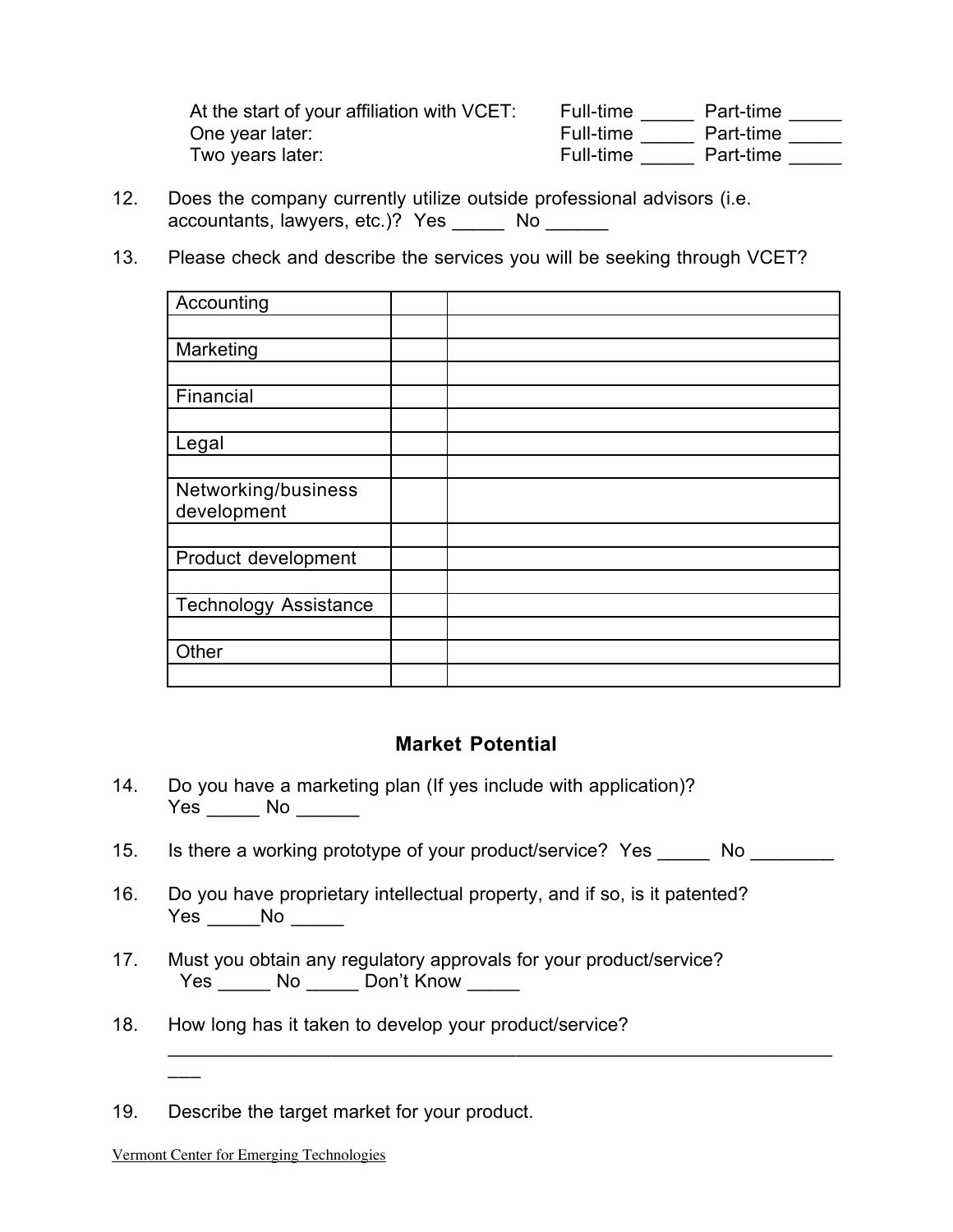20. Describe your products advantage. How does your product/service answer the needs of your target market and what makes it better than your competitors' products/services?

\_\_\_\_\_\_\_\_\_\_\_\_\_\_\_\_\_\_\_\_\_\_\_\_\_\_\_\_\_\_\_\_\_\_\_\_\_\_\_\_\_\_\_\_\_\_\_\_\_\_\_\_\_\_\_\_\_\_\_\_\_

 $\overline{\phantom{a}}$  , and the contribution of the contribution of the contribution of the contribution of the contribution of the contribution of the contribution of the contribution of the contribution of the contribution of the

 $\overline{\phantom{a}}$  , and the contribution of the contribution of the contribution of the contribution of the contribution of the contribution of the contribution of the contribution of the contribution of the contribution of the \_\_\_\_\_\_\_\_\_\_\_\_\_\_\_\_\_\_\_\_\_\_\_\_\_\_\_\_\_\_\_\_\_\_\_\_\_\_\_\_\_\_\_\_\_\_\_\_\_\_\_\_\_\_\_\_\_\_\_\_\_ \_\_\_\_\_\_\_\_\_\_\_\_\_\_\_\_\_\_\_\_\_\_\_\_\_\_\_\_\_\_\_\_\_\_\_\_\_\_\_\_\_\_\_\_\_\_\_\_\_\_\_\_\_\_\_\_\_\_\_\_\_  $\overline{\phantom{a}}$  , and the contribution of the contribution of the contribution of the contribution of the contribution of the contribution of the contribution of the contribution of the contribution of the contribution of the \_\_\_\_\_\_\_\_\_\_\_\_\_\_\_\_\_\_\_\_\_\_\_\_\_\_\_\_\_\_\_\_\_\_\_\_\_\_\_\_\_\_\_\_\_\_\_\_\_\_\_\_\_\_\_\_\_\_\_\_\_

21. Have you performed a thorough cost analysis of producing a single unit of your product/service? (If yes, include with application) Yes \_\_\_\_\_ No \_\_\_\_\_

## **Operations**

22. Do you require any specialized equipment or facilities? If yes, please describe below.

\_\_\_\_\_\_\_\_\_\_\_\_\_\_\_\_\_\_\_\_\_\_\_\_\_\_\_\_\_\_\_\_\_\_\_\_\_\_\_\_\_\_\_\_\_\_\_\_\_\_\_\_\_\_\_\_\_\_\_\_\_ \_\_\_\_\_\_\_\_\_\_\_\_\_\_\_\_\_\_\_\_\_\_\_\_\_\_\_\_\_\_\_\_\_\_\_\_\_\_\_\_\_\_\_\_\_\_\_\_\_\_\_\_\_\_\_\_\_\_\_\_\_

\_\_\_\_\_\_\_\_\_\_\_\_\_\_\_\_\_\_\_\_\_\_\_\_\_\_\_\_\_\_\_\_\_\_\_\_\_\_\_\_\_\_\_\_\_\_\_\_\_\_\_\_\_\_\_\_\_\_\_\_\_  $\overline{\phantom{a}}$  , and the contribution of the contribution of the contribution of the contribution of the contribution of the contribution of the contribution of the contribution of the contribution of the contribution of the \_\_\_\_\_\_\_\_\_\_\_\_\_\_\_\_\_\_\_\_\_\_\_\_\_\_\_\_\_\_\_\_\_\_\_\_\_\_\_\_\_\_\_\_\_\_\_\_\_\_\_\_\_\_\_\_\_\_\_\_\_ \_\_\_\_\_\_\_\_\_\_\_\_\_\_\_\_\_\_\_\_\_\_\_\_\_\_\_\_\_\_\_\_\_\_\_\_\_\_\_\_\_\_\_\_\_\_\_\_\_\_\_\_\_\_\_\_\_\_\_\_\_

Yes \_\_\_\_\_\_ No \_\_\_\_\_\_  $\overline{\phantom{a}}$  , and the contribution of the contribution of the contribution of the contribution of the contribution of the contribution of the contribution of the contribution of the contribution of the contribution of the

 $\overline{\phantom{a}}$  , where  $\overline{\phantom{a}}$ 

 $\overline{\phantom{a}}$  , where the contract of  $\overline{\phantom{a}}$ 

 $\overline{\phantom{a}}$  , where  $\overline{\phantom{a}}$  , where  $\overline{\phantom{a}}$ 

- 23. If you answered yes to question #23 above, do you plan to purchase or lease this equipment? Lease \_\_\_\_\_\_ Purchase \_\_\_\_\_
- 24. Do you plan to outsource any portion of your production/service operations? If yes, please describe below. Yes \_\_\_\_\_ No \_\_\_\_\_

**Risk Factors**